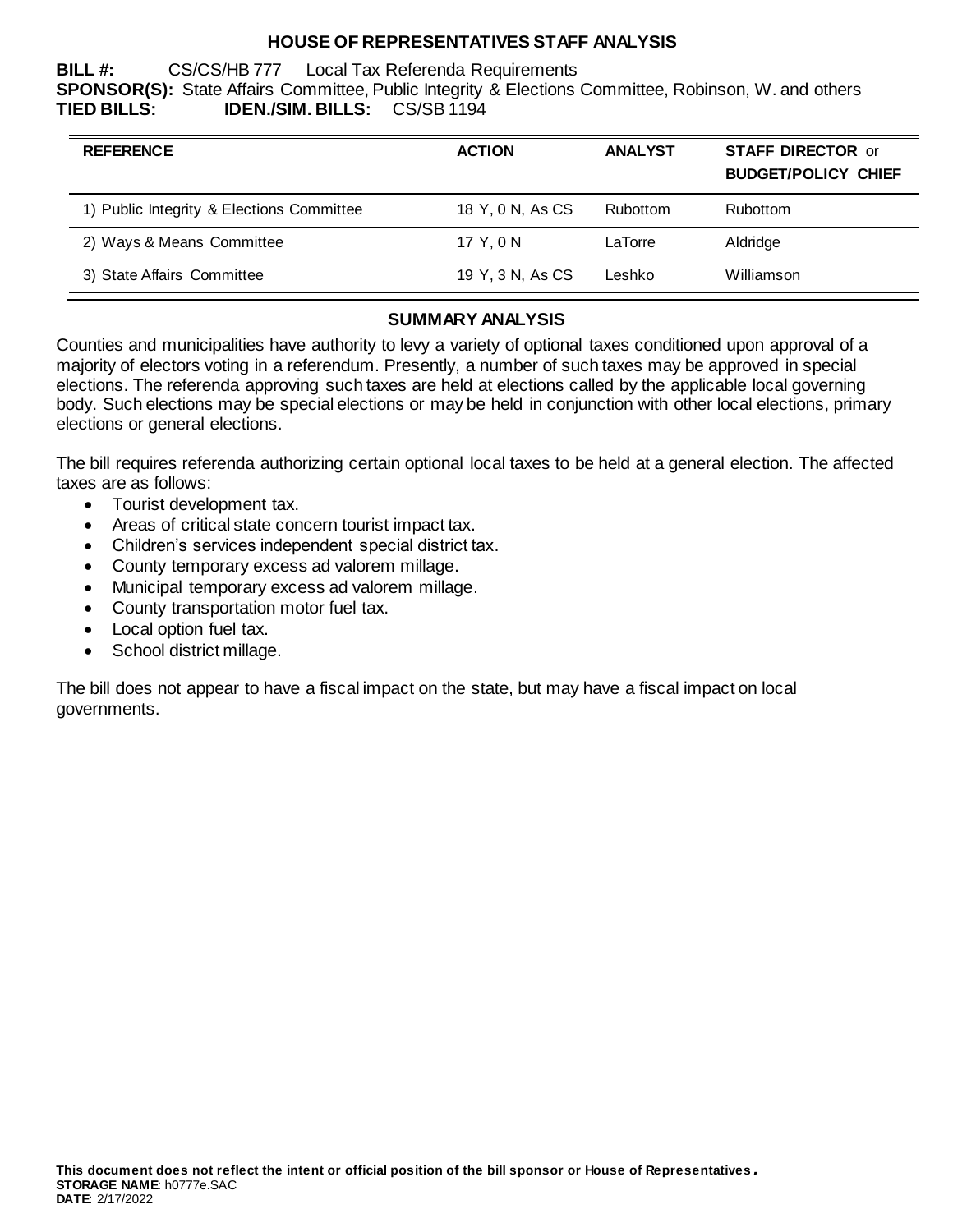### **FULL ANALYSIS**

#### **I. SUBSTANTIVE ANALYSIS**

#### A. EFFECT OF PROPOSED CHANGES:

### **Current Situation**

Counties and municipalities have authority to levy a variety of optional taxes conditioned upon approval of a majority of electors voting in a referendum. Presently, a number of such taxes may be approved in special elections. The referenda approving such taxes are held at elections called by the applicable local governing body. Such elections may be special elections or may be held in conjunction with other local elections, primary elections or general elections.<sup>1</sup>

### Tourist Development Tax<sup>2</sup>

A tourist development tax is a county tax on consideration paid on residential rentals of six months or less. The tax funds tourism-related uses specified in the authorizing statute. The initiation of the tax must be approved by a referendum of voters living in the jurisdiction in which the tax is imposed. The original tax may be repealed by a referendum initiated by a petition signed by 15 percent of voters<sup>3</sup> subject to the interest of the holders of any revenue bonds repayment of which is secured by the tax. Once the tax is in place, additional taxes<sup>4</sup> may be levied by a vote of the county commissioners.

### Areas of Critical State Concern Tourist Impact Tax<sup>5</sup>

An area of critical state concern tourist impact tax is a tax on the consideration paid on residential rentals of six months or less imposed by a county creating a land authority pursuant to the state laws regulating land use planning in areas of critical state concern. <sup>6</sup> The tax is distributed to the land authority for use in the area of critical state concern pursuant to the land authority's responsibilities<sup>7</sup> and to the governing body of the county to offset ad valorem taxes lost due to public acquisitions provided for in the act establishing the areas of critical state concern.<sup>8</sup> The tax may not take effect until approval of a referenda by a majority of the voters residing in the affected jurisdiction. The referendum must be held in conjunction with a general or special election.<sup>9</sup>

### Children's Services Independent Special District Tax

The children's services independent special district tax is an ad valorem tax not to exceed 0.5 mills of assessed valuation of all property subject to county ad valorem taxes, assessed in a county having an independent special district to fund children's services in the county. The ad valorem tax must be approved initially by a majority vote of county voters.<sup>10</sup>

#### Temporary Excess Ad Valorem Millage

A temporary excess ad valorem millage is a tax in excess of the 10-mill limit,<sup>11</sup> imposed for a period not to exceed two years in a county, dependent special district, or municipality. The levy must be approved by a majority vote of the county, district, or municipal voters.<sup>12</sup>

### County Transportation Motor Fuel Tax<sup>13</sup>

**DATE**: 2/17/2022

 $\overline{a}$ <sup>1</sup> S. 5(a), Art. IV, Fl. Const. Ss. 100.151, 100.342, 100.351, F.S.

<sup>2</sup> S. 125.0104, F.S.

 $3$  S. 125.0104(6)(d), F.S.

<sup>4</sup> S. 125.0104(3)(l), (m), and (n), F.S. Two of the three additional taxes require extraordinary votes for enactment.

<sup>5</sup> S. 125.0108, F.S.

<sup>6</sup> Ss. 380.05 to 380.0685, F.S.

<sup>7</sup> S. 380.0666, F.S.

<sup>8</sup> Ch. 86-170, Laws of Fla.

<sup>9</sup> S. 125.0108(5), F.S.

<sup>10</sup> S. 125.901(1), F.S. (The revenues collected fund the services authorized in s. 125.901, F.S.)

<sup>11</sup> Ss. 200.071 and 200.081, F.S.

<sup>12</sup> Ss. 200.091 and 200.101, F.S.

**STORAGE NAME**: h0777e.SAC **PAGE: 2** <sup>13</sup> Ss. 206.41(1)(d), 206.87(1)(b), and 336.021, F.S.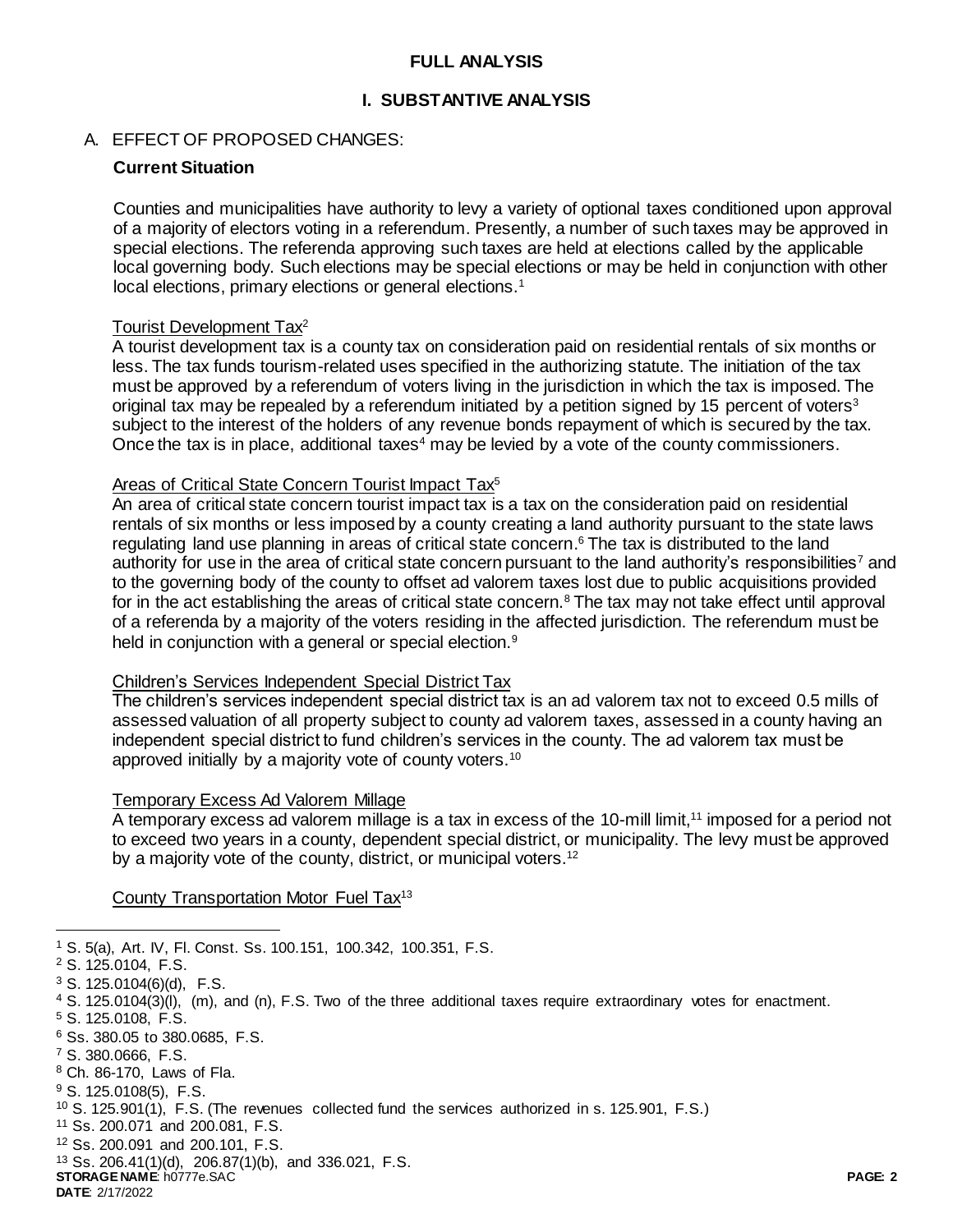The county transportation motor fuel tax is a local option, 1 cent per gallon fuel tax for specified<sup>14</sup> transportation expenditures. The tax is identified as "the ninth cent fuel tax"<sup>15</sup> and may be levied by any county by extraordinary vote of the membership of the governing body or subject to a referendum.<sup>16</sup>

#### Local Option Fuel Taxes<sup>17</sup>

With regard to local option fuel taxes, two different taxes<sup>18</sup> may be levied, each up to 6 cents per gallon on motor fuels. They may be levied by ordinance adopted by a majority plus one vote of the membership of the governing body of the county or by referendum.<sup>19</sup>

### School District Millage<sup>20</sup>

School district millage is ad valorem tax levied for specified periods including millage supplementing the minimal local taxes required by the education code. One tax may be used for school operational purposes<sup>21</sup> or the other for any lawful school district purpose.<sup>22</sup>

### **Effect of Proposed Changes**

The bill requires a referenda approving each of the above local taxes to be held at a general election only. With respect to the tourist development tax, the bill affects the referenda called to initiate the tax $^{23}$ but does not appear to affect the election timing of the referenda authorized to repeal the tax.<sup>24</sup>

### B. SECTION DIRECTORY:

Section 1 amends s. 125.0104, F.S., relating to tourist development taxes.

Section 2 amends s. 125.0108, F.S., relating to tourist impact taxes.

Section 3 amends s. 125.901, F.S., relating to children's services independent special district property taxes.

Section 4 amends s. 200.091, F.S., relating to increases in county ad valorem tax millage.

Section 5 amends s. 200.101, F.S., relating to increases in municipal ad valorem tax millage.

Section 6 amends s. 336.021, F.S., relating to the ninth-cent fuel tax.

Section 7 amends s. 336.025, F.S., relating to local option fuel taxes.

Section 8 amends s. 1011.73, F.S., relating to school district millage.

Section 9 provides an effective date of October 1, 2022.

<sup>14</sup> Ss. 336.021(1)(a) and 336.025(7), F.S.

<sup>15</sup> S. 336.021(2)(a), F.S.

l

**STORAGE NAME**: h0777e.SAC **PAGE: 3 DATE**: 2/17/2022 <sup>16</sup> S. 336.021(1)(a), F.S. <sup>17</sup> S. 336.025, F.S. <sup>18</sup> S. 336.025(1)(a) and (b), F.S. <sup>19</sup> S. 336.025(1)(b) and (3)(a), F.S. <sup>20</sup> S. 1011.73, F.S. <sup>21</sup> Ss. 1011.71(9) and 1011.73(2), F.S. <sup>22</sup> S. 9(a), Art. VII, Fl. Const. S. 1011.73(1), F.S. <sup>23</sup> S. 125.0104(6)(a) and (b), F.S. <sup>24</sup> S. 125.0104(6)(d), F.S.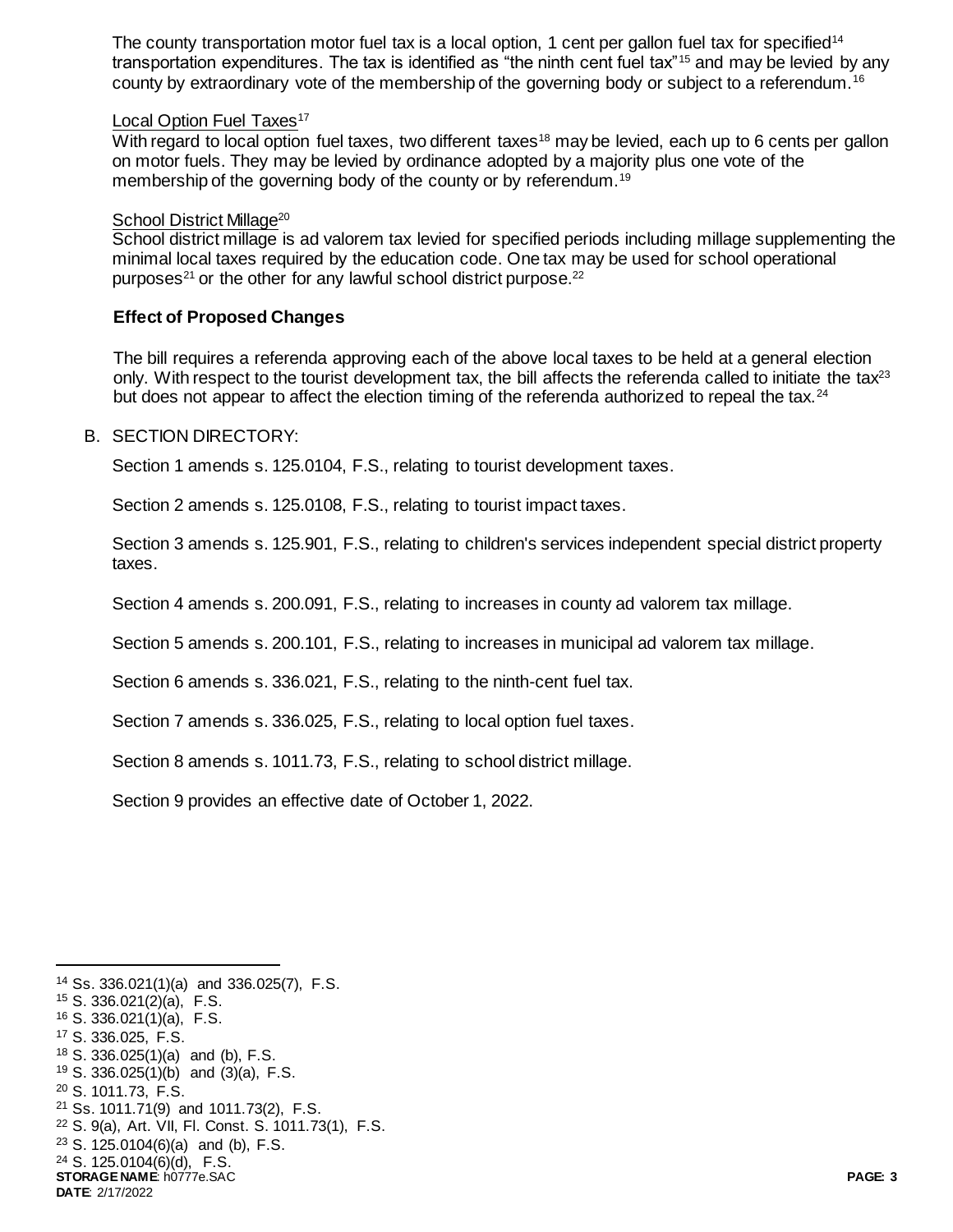### **II. FISCAL ANALYSIS & ECONOMIC IMPACT STATEMENT**

# A. FISCAL IMPACT ON STATE GOVERNMENT:

1. Revenues:

None.

2. Expenditures:

None.

- B. FISCAL IMPACT ON LOCAL GOVERNMENTS:
	- 1. Revenues:

None.

2. Expenditures:

By requiring that local option tax referenda occur on the day of the general election, this bill may reduce local government expenditures to the extent local governments would have otherwise expended funds to call a special election solely for approval of such local option taxes.

C. DIRECT ECONOMIC IMPACT ON PRIVATE SECTOR:

None.

D. FISCAL COMMENTS:

None.

# **III. COMMENTS**

- A. CONSTITUTIONAL ISSUES:
	- 1. Applicability of Municipality/County Mandates Provision:

Not applicable. This bill does not appear to require counties or municipalities to spend funds or take action requiring the expenditures of funds; reduce the authority that counties or municipalities have to raise revenues in the aggregate; or reduce the percentage of state tax shared with counties or municipalities. While the bill limits the flexibility that counties and municipalities have for scheduling a referendum, this does not appear to "reduce the authority" they have to raise revenues. In addition, the provisions of the bill related to the scheduling of referenda appear to be "election laws," which are exempt from the mandate provisions of s. 18, Art. VII, Fl. Const.<sup>25</sup>

2. Other:

None.

B. RULE-MAKING AUTHORITY:

None.

l

<sup>25</sup> S. 18(d), Art. VII, Fl. Const.